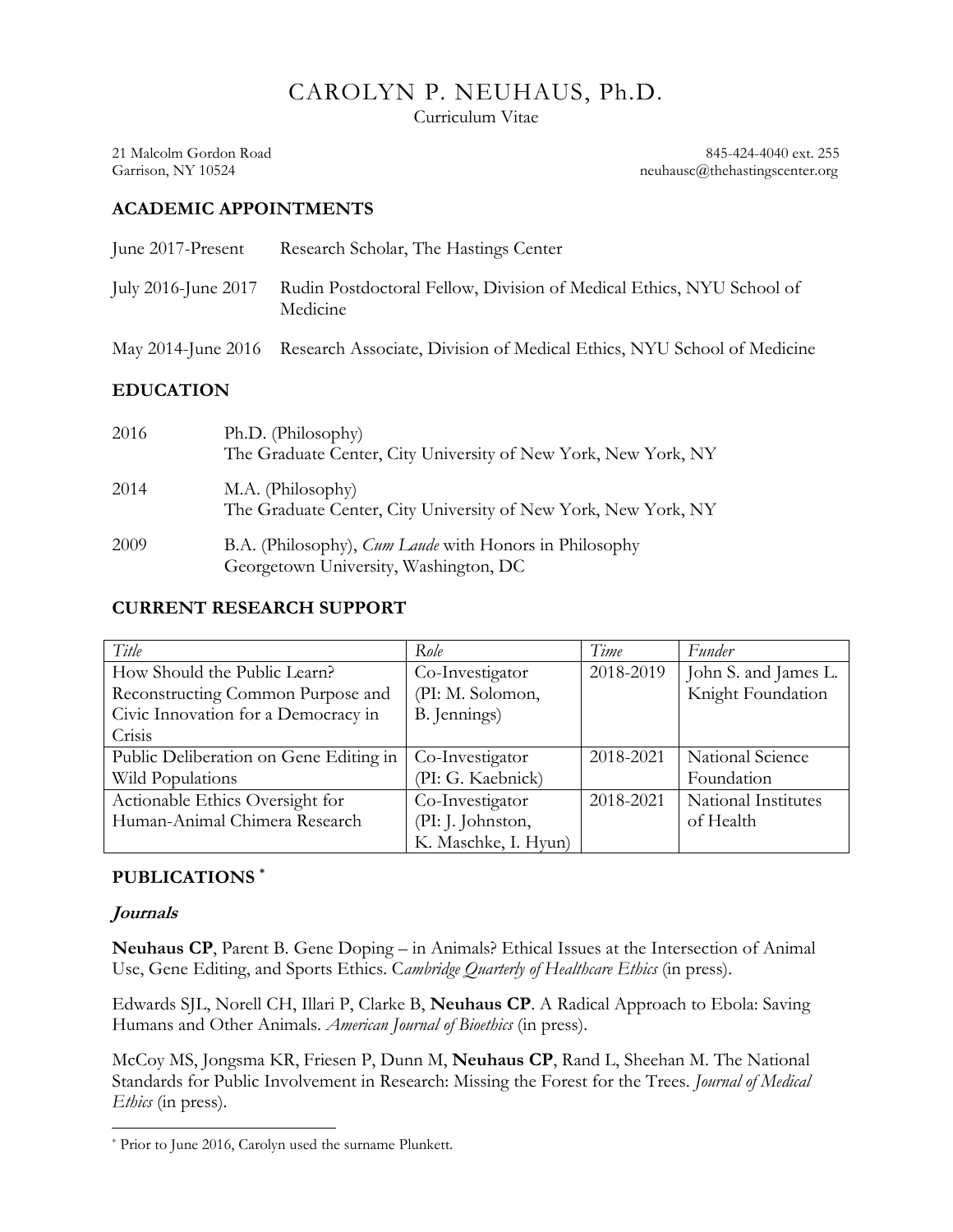**Neuhaus CP**, Zacharias RL. Compassionate Use of Gene Therapies in Pediatrics: An Ethical Analysis. *Seminars in Perinatology* (in press).

**Neuhaus CP**, Zacharias RL. Advancing Ethical Stem Cell Research with CRISPR. *Current Stem Cell Reports* 2018; 4(3): 248-252.

**Neuhaus CP**. Personalized Medicine is the Postgenomic Condition. *The Hastings Center Report* 2018; 48(3): 46-47.

**Neuhaus CP**. Community Engagement and Field Trials of Genetically Modified Insects and Animals. *The Hastings Center Report* 2018; 48(1): 25-36.

**Neuhaus CP**. Ethical issues when modelling brain disorders in non-human primates. *Journal of Medical Ethics* 2018; 44: 323-327.

**Neuhaus CP**. Open Review of "Informed consent in field trials of gene-drive mosquitoes." *Gates Open Research* 2017 (published online December 11).

**Neuhaus CP**. Field Notes: Global Bioethics. *The Hastings Center Report* 47(6): Inside Front Cover.

**Neuhaus CP**, Caplan AL. Ethical lessons from a tale of two genetically modified insects. *Nature Biotechnolog*y 2017; 35(8): 713-716.

**Neuhaus CP**, Caplan AL*.* Genome Editing – Bioethics Shows the Way. *PLoS Biology* 2017 (published online March 16).

**Neuhaus CP**, Nagler AR, Orlow SJ. Teens, Acne, and Oral Contraceptive Pills: The Need for Clarity on When Teens Can Consent. *JAMA Dermatology* 2017; 153(4): 249-250.

**Neuhaus CP**. Teens and Research: Should adolescents be enrolled in trials of deep brain stimulation for anorexia nervosa? *Cambridge Quarterly of Healthcare Ethics* 2016; 25(4): 659-673.

Cummins PJ, Mendis KJ, Fallar R, Favia A, Frank L, **Plunkett C**, Gligorov N, Rhodes R. Improving Third Year Medical Student's Competency in Clinical Moral Reasoning: Two Interventions. *American Journal of Bioethics – Empirical Bioethics* 2016; 7(3): 140-148.

Caplan AL, Parent B, Shen M, **Plunkett C**. No Time to Wait – The Ethical Challenges of CRISPR. *EMBO Reports* 2015; 16(11): 1421-1426.

Wall SP, **Plunkett C**, Caplan AL. A Potential Solution to the Shortage of Solid Organs for Transplantation. *Journal of the American Medical Association* 2015; 313(23): 2321-2322.

Levin B, **Plunkett C**, Caplan AL. The Perfect Must Not Overwhelm the Good: Response to Open Peer Commentaries on "Selecting the Right Tool for the Job." *American Journal of Bioethics* 2015; 15(4): W8-W10.

Levin B, **Plunkett C**, Caplan AL. Selecting the Right Tool for the Job. *American Journal of Bioethics*  2015; 15(4): 4-10.

**Plunkett C**. Can unwilling addicts provide informed consent to ongoing deep brain stimulation of reward centers? *American Journal of Bioethics – Neuroscience* 2013; 4(2): 52-4.

## **General Audience (Blogs, Op-Eds, Etc.)**

2018. The Only PhD Scientist in Congress Speaks about Truth, Politics, and Human Flourishing. *Bioethics Forum: The Hastings Center's Blog*, published online 11 Jun.<https://bit.ly/2DJbaGw>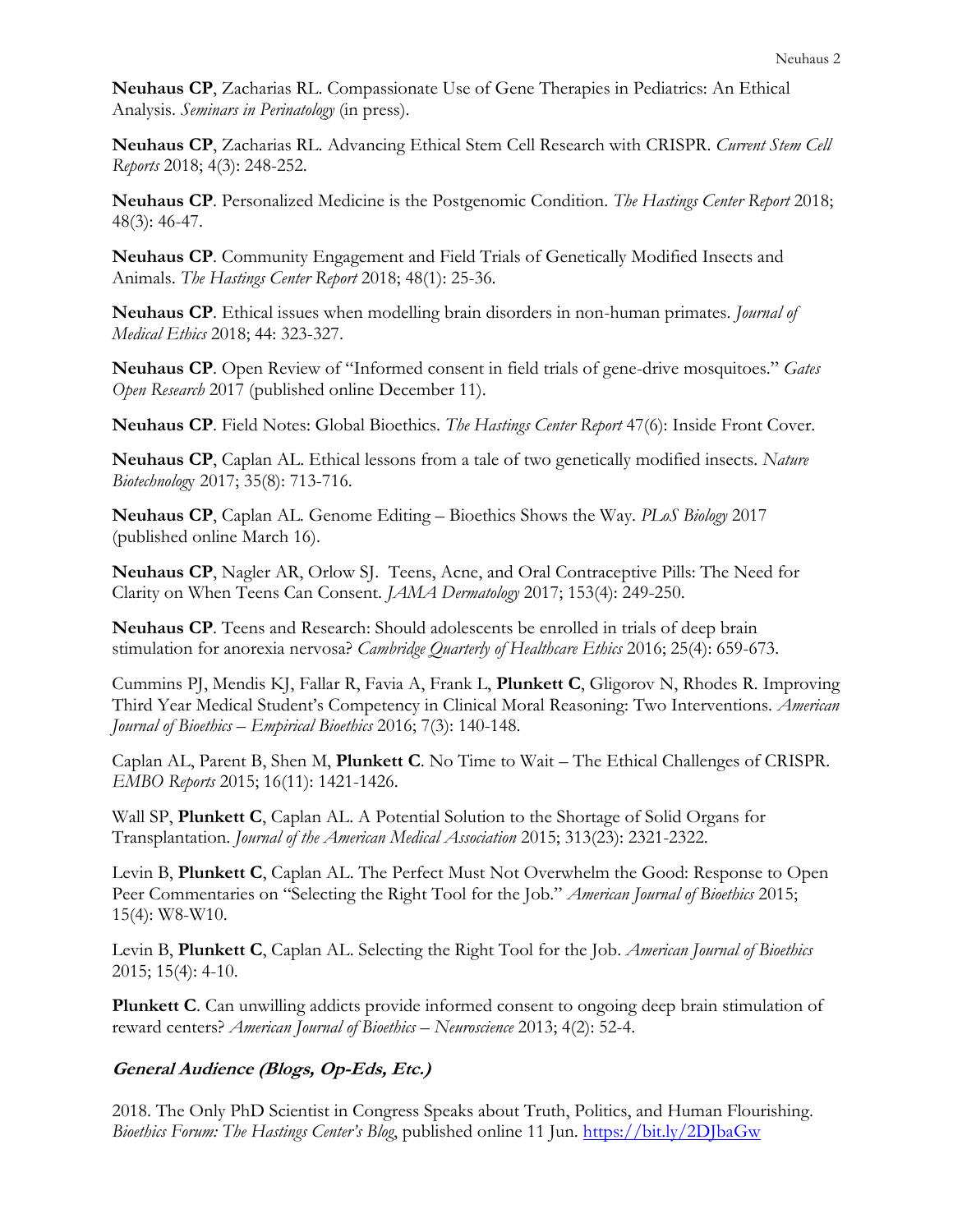2018. Informed consent in trials of genetically modified mosquitoes – an author and reviewer in conversation – Parts 1 & 2. *F1000 Blog*, published online 9 Mar.<https://bit.ly/2Rfr7Hg>

2017. Ethical issues when modelling brain disorder in non-human primates. *Journal of Medical Ethics Blog*, published online 22 Sep. (Reposted on *Bioethics Forum* 23 Sep.*)* <https://bit.ly/2P3zXXc>

2017. Reflections on Voracious Science, Vulnerable Animals. *Ampersand: The PRIM&R Blog*, published online 18 Jul.<https://bit.ly/2It9i3i>

2016. Trial of GM mosquitos could happen soon in Florida (with Arthur L. Caplan, Ph.D.). *The Tallahassee Democrat*, published online 22 Sep.<https://on.tdo.com/2zJGbpJ>

2016. Get the Public Involved in Chimera Research at NIH. *Bioethics.net*, published online 15 Aug. <https://bit.ly/2Qhtk3E>

2016. Get Out of the Way of Human Genetic Engineering? Unwise and Uncalled For (with Arthur L. Caplan, Ph.D.). *Forbes*, published online 7 Jun.<https://bit.ly/2IwaP8K>

2016. Using Genetically Modified Mosquitoes to Fight Zika is the Right Thing To Do (with Arthur L. Caplan, Ph.D.). *Forbes,* published online 16 Mar.<https://bit.ly/2xLSgJN>

2015. Widening the use of deep brain stimulation: Ethical considerations in research on DBS to treat anorexia nervosa. *The Neuroethics Blog*, published online 24 Nov.<https://bit.ly/2y3SCdT>

2015. Worth the Money? Paying to Ensure a Representative Cohort in the PMI (with Lisa Kearns, M.A. and Arthur L. Caplan, Ph.D.). *Health Affairs Blog*, published online 30 Jul. <https://bit.ly/2NXnp72>

2015. All should benefit from precision medicine's advances (with Lisa Kearns, M.A. and Arthur L. Caplan, Ph.D.). *The Tennessean*, published online 9 Jun. <https://tnne.ws/2xTs7bS>

2014. Domestic Violence: The NFL Isn't the Only Workplace with a Problem (with Arthur L. Caplan, Ph.D.). *NBC News*, published online 22 Sep. <https://nbcnews.to/2NZbwha>

2012. Are emotional states post psychiatric deep brain stimulation authentic? *Neuroethics Women Leaders Blog*, published online 12 Nov.<https://bit.ly/2zJFUDq>

## **SELECT PRESENTATIONS**

#### **Invited Presentations**

2018. Mice Against Ticks Community Meeting. "Community-guided science and ethical implications of altering the environment to reduce tick-borne disease" (a panel with Kevin Esvelt, Ph.D., Sheila Jasanoff, Ph.D., Duane Wesemann, Ph.D., and Sam Telford, Ph.D.).

2018. World Science Festival. "Planting the Seeds, Seeding the Plants: Can CRISPR Save the World?" (a panel with Dave Jackson, Ph.D., Yiping Qi, Ph.D., Matthew Willman, Ph.D., and Friedrich Soltau, Ph.D.).

2018. University of Pennsylvania Graduate Student Conference in Bioengineering, Keynote Lecture. "Designing our World: Bioengineering for the Common Good."

2017. The Solomon Center for Health Law and Policy, Yale Law School. "CRISPR: Legal & Ethical Issues of Gene Editing" (a panel with Alta Charo, J.D. & Natalie Kofler, Ph.D.).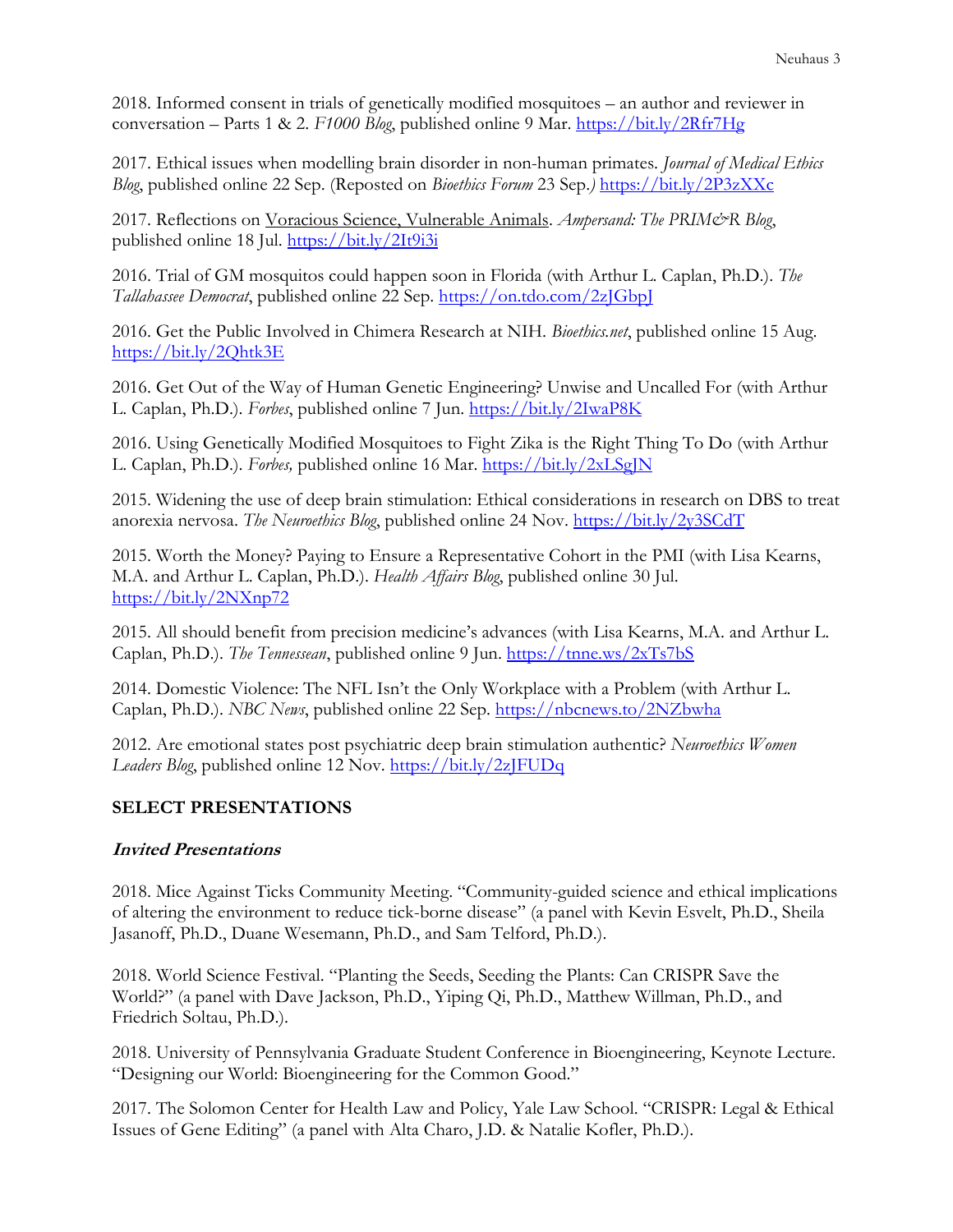2017*.* Public Responsibility in Medicine & Research (PRIM&R) 2017 IACUC Conference. "Scientific and Ethical Considerations on the Use of Gene Editing Technologies to Modify Animal Genomes for Research: What IACUCs Should Know" (with David Lyons, Ph.D.).

2016. Long Island University Philosophy Department Colloquium. "On Public Involvement in Science Policy and Research: The case of genetically modified mosquitoes."

2016. Annual Meeting, Swiss Laboratory Animal Science Association. "CRISPR and the 3 R's of Research."

2015. Workshop on Gene Editing to Modify Animal Genomes for Research – Scientific and Ethical Considerations, Institute for Laboratory Animal Research, Washington, DC. "What Went Right? Lessons from the approval process for the release of genetically engineered moths."

#### **Conference Presentations**

2018. American Society for Bioethics and Humanities, Anaheim, CA. "Animal Research at the Margins: Innovation, Future Prospects, and Moral Quandaries" (a panel with David DeGrazia, Ph.D., Joseph Garner, Ph.D., and Sarah Chan, Ph.D.).

2018. Entomological Society of America Annual Meeting, Vancouver, BC. "Editing Insects in the Wild: Who Should Decide?"

2018. The Gift and Weight of Genomic Knowledge. Brooklyn, NY. "Bearing Weight to Produce the Gift of Genomic Knowledge."

2017. International Neuroethics Society Annual Meeting, Washington, DC, "Discovering Biomarkers of Alzheimer's disease in Neuroimaging Studies of Aging Brains: When Should Researchers Disclose Disease Risk" (with Tessa Harrison, Ph.D.). [Poster]

2017. Genome Editing: Biomedical and Ethical Perspectives. Belgrade, Serbia. "A Tale of Two Insects: Ethical lessons for future trials of genetically modified pests."

2017. Genomics and Society: Expanding the ELSI Universe. Farmington, CT. "Recruiting a Just, Diverse Cohort to the Precision Medicine Initiative: Should We Pay?" (with Lisa Kearns, M.A.).

2017*.* American Philosophical Association Eastern Division Meeting, Baltimore, MD. "Teaching High School Teachers to Teach Bioethics."

2016. International Neuroethics Society Annual Meeting, San Diego, CA. "Using CRISPR to Create Primate Models of Neurological Disorders." [Poster, Top 25 Abstract Award]

2016. American Society for Bioethics and the Humanities, Washington, DC. "Teaching High School Teachers to Teach Bioethics."

2016. American Society for Bioethics and the Humanities, Washington, DC. "Ensuring a just, diverse cohort for the president's Precision Medicine Initiative" (with Lisa Kearns, M.A.).

2016. Oxford-Mount Sinai Consortium on Bioethics, New York, NY. "Teens and Research: Should adolescents be enrolled in clinical trials of deep brain stimulation for anorexia nervosa?"

2016. American Philosophical Association Central Division, Chicago, IL. "Psychological Resistance to Full Information: An Objection to Subjectivist-Externalist Accounts of Reasons."